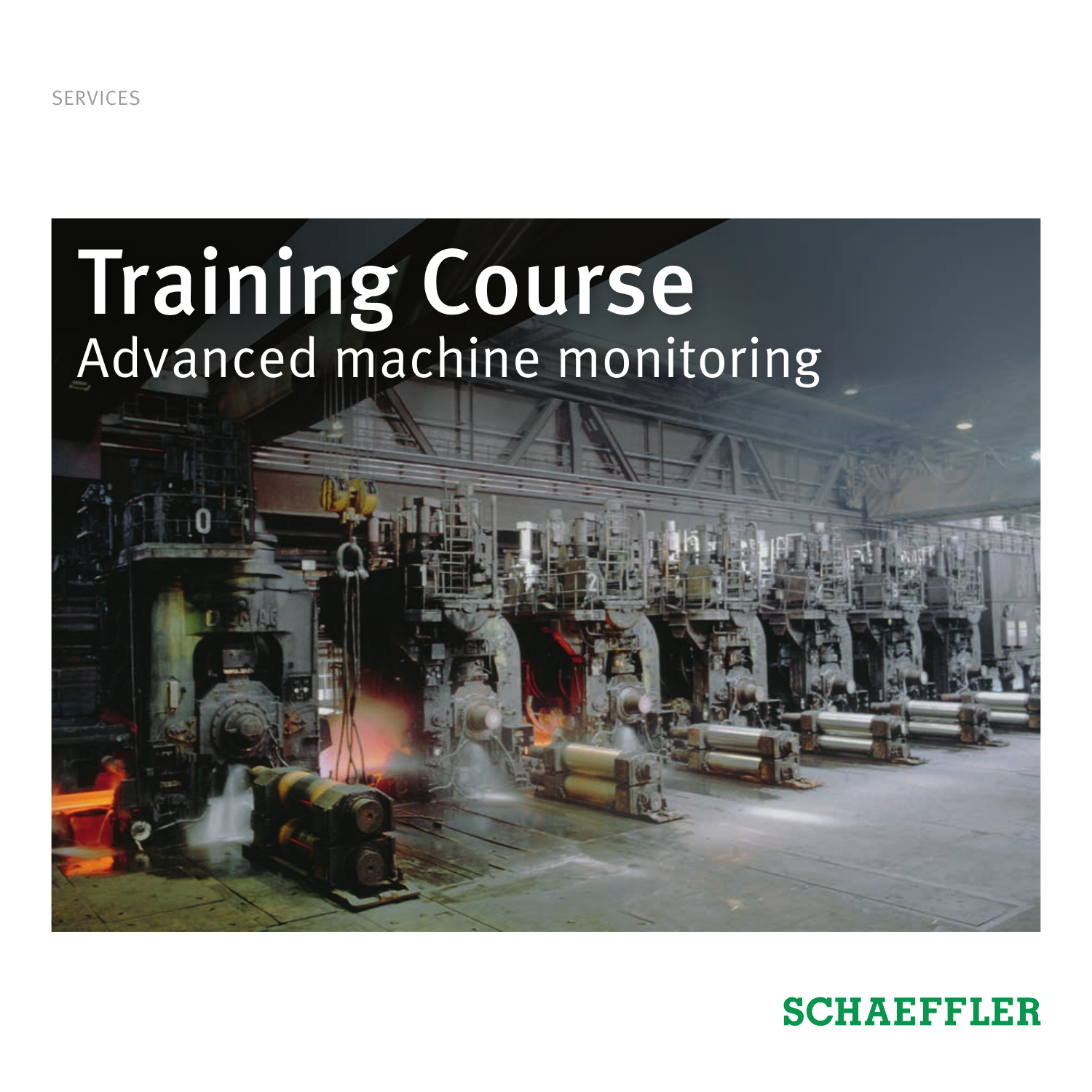# **Training course on advanced machine monitoring** SERVICES

### **Make your advanced machine monitoring system a success!**

Everyone who is involved or interested in this topic will learn how to get an overview of machine monitoring in its full scope in a simple and comprehensible manner – from machine operators, technicians, engineers, purchasers, and managers.

After completing the training course, you will be able to integrate machine monitoring into your operational processes, present requirements, and document successful results.

A wide range of technical options will be introduced in general and can be transferred to the application in the machine monitoring system.

Machine vibrations will be specifically discussed and demonstrated live, starting from basic measuring technology and analyses through to diagnoses and recommended actions.

The central learning target for you will be to minimize wear, maximize machine availability, assure quality, and optimize operational safety.



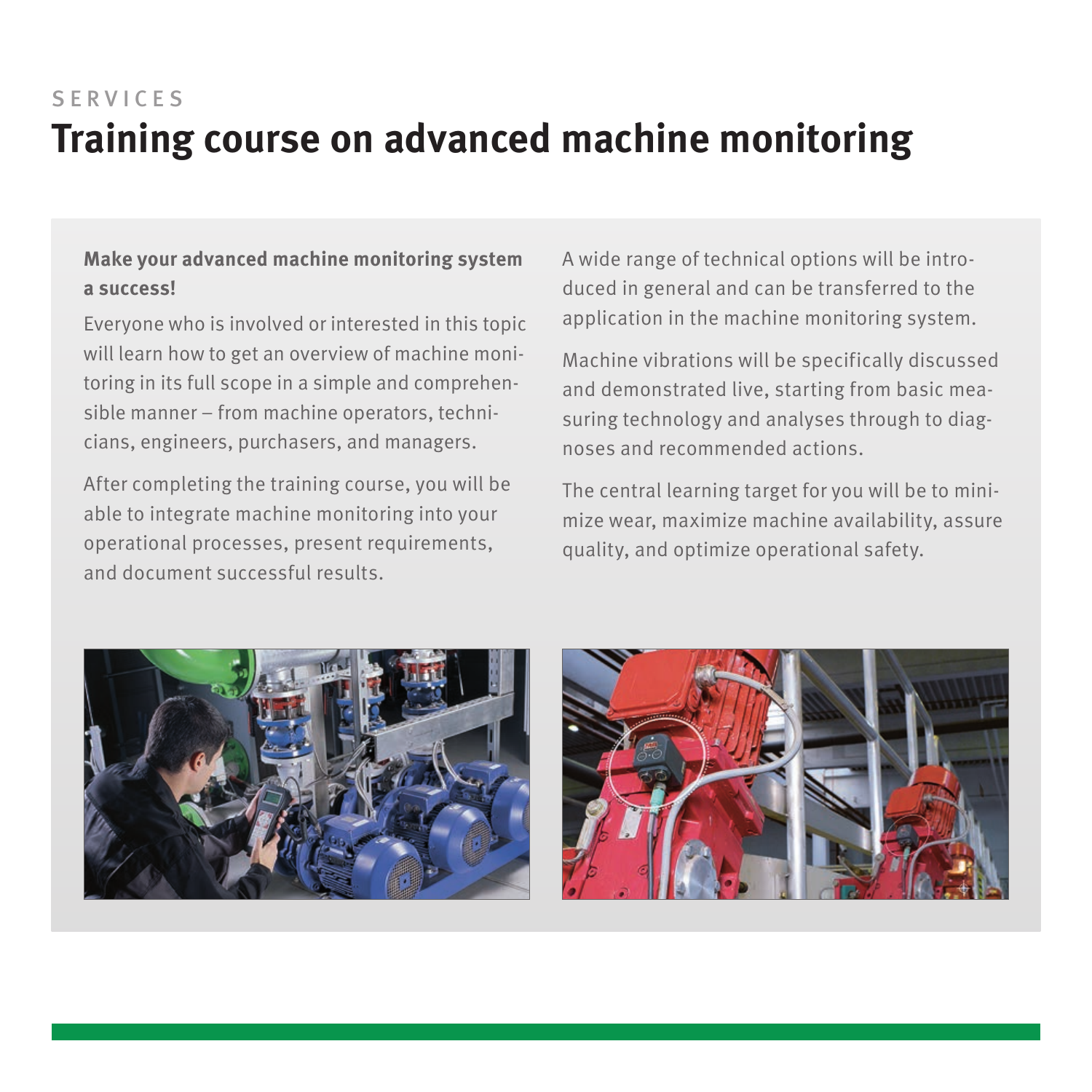## **Overview of further training courses**

# **Product training courses on vibration monitoring of machinery**

- FAG Detector and Trendline
- FAG SmartCheck and SmartUtility
- Administrator software
- FAG DTECT X1
- FAG ProCheck

### **Certification training courses on condition-oriented machine monitoring according to DIN ISO 18436-2**

- Training course, Category I
- Training course, Category II

We place great emphasis on alternating between theoretical training units and practical training units in all our product training courses so that a connection to the specific application is given at all times.

Step-by-step, we give you in-depth insights into the technical aspects of vibration analysis.

We provide equipment for every participant so that we can ensure maximum learning success.